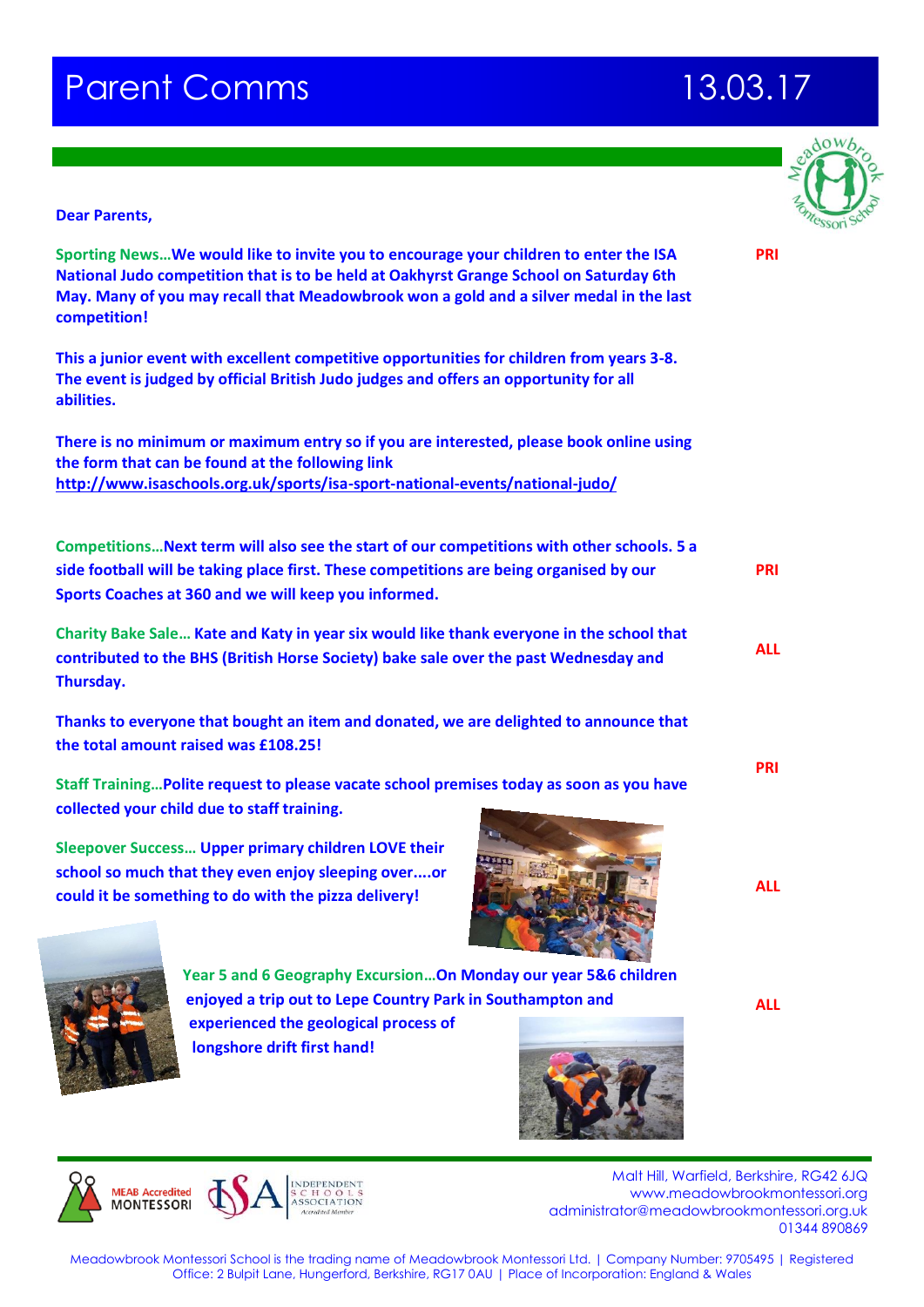# **Parent Comms 13.03.17**

**facilities now offered to M'bk children.**

**adaptation of Hamlet.** 



**ALL**

**REC-YR6**

**PRI**

**PRI**



**Heathfiled. The children enjoyed having you watch them and I hope you were impressed with the quality of teaching and** 

**The Great Fire of Meadowbrook,,, The Great Fire of London (re-created Meadowbrook** 

**Shakespeare Comes Back to M'bk…Primary children are in for their annual Shakespeare treat on Tuesday, the Young Shakespeare Company will be joining us to run an interactive** 

**Swimming @ Heathfield…Thank you for attending this week's swimming observations at** 



**style) was finally underway after a week of delays waiting for storm Doris and the bad weather to pass, Year 1&2 finally got the chance to experience the renamed 'Great Fire of Meadowbrook' after** 

**creating Tudor houses for a recent homework challenge. As part of the master plan, they were asked to build a replica of a street house or shop in a Tudor style, typical to the** 

**era in which the Great Fire of London occurred. The criteria included the houses being between 30-80 cm tall and being constructed of flammable materials. The children were also asked not to get too attached to their creations! The fire couldn't have gone any better and demonstrated how quickly it spread in the narrow lanes of London.**





 Malt Hill, Warfield, Berkshire, RG42 6JQ www.meadowbrookmontessori.org [administrator@meadowbrookmontessori.org.uk](mailto:administrator@meadowbrookmontessori.org.uk) 01344 890869

Meadowbrook Montessori School is the trading name of Meadowbrook Montessori Ltd. | Company Number: 9705495 | Registered Office: 2 Bulpit Lane, Hungerford, Berkshire, RG17 0AU | Place of Incorporation: England & Wales